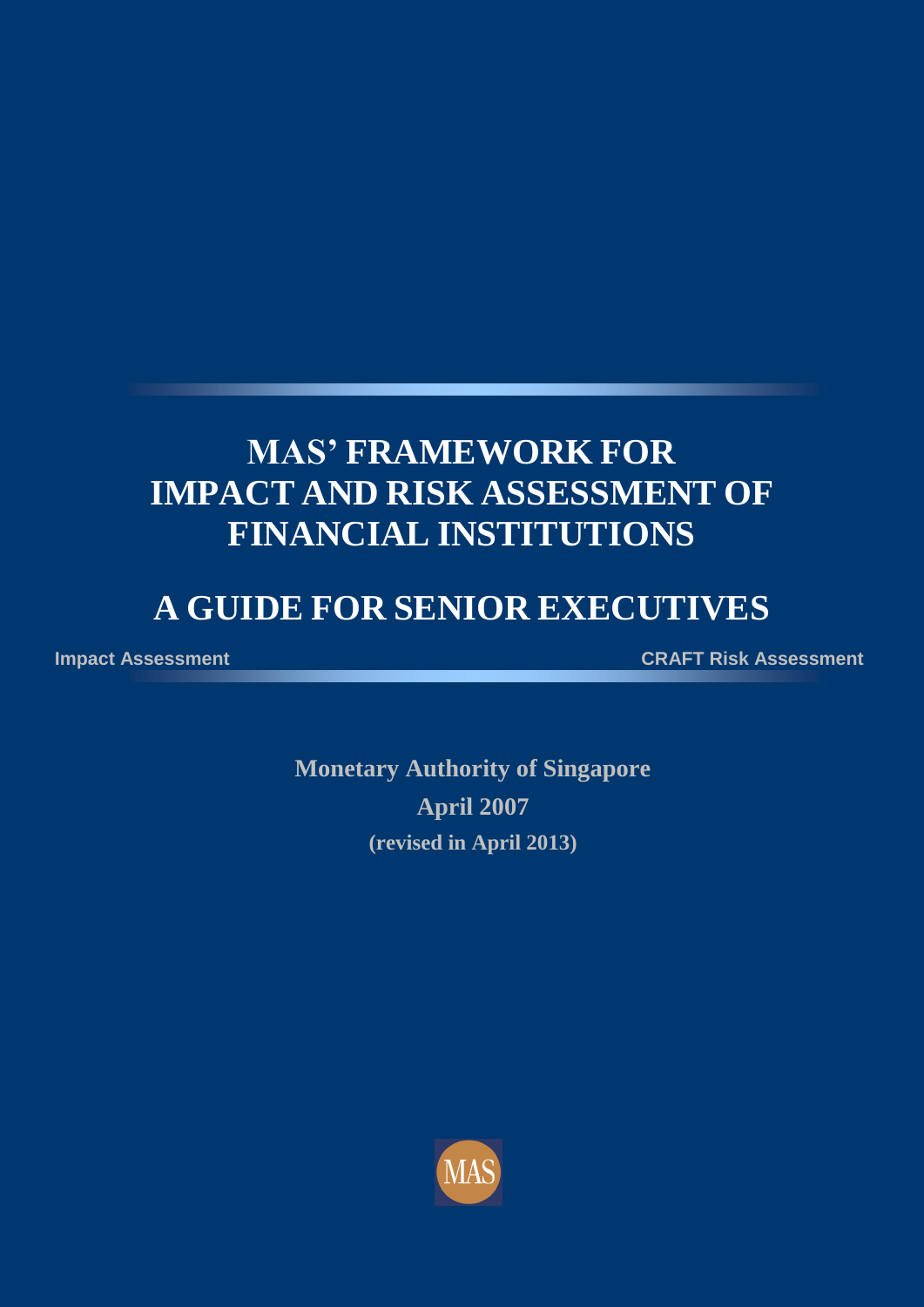### **Introduction**

- 1 The Monetary Authority of Singapore (MAS) is the integrated supervisor of the financial services sector. The objectives of MAS' supervision, the functions we perform, and the principles that guide our approach are spelled out in "Objectives and Principles of Financial Supervision in Singapore", issued in April 2004.
- 2 This document gives more detailed information on one of MAS' key functions – the risk-based supervision of financial institutions. It covers how MAS' supervisory objectives and principles shape our supervisory framework, and the supervisory processes that underpin the framework including how MAS assesses the impact of financial institutions and the use of the **C**omprehensive **R**isk **A**ssessment **F**ramework and **T**echniques (CRAFT) to assess their risks. MAS' supervisory work to address themes that affect the industry as a whole and issues that cut across different financial service sectors is not, however, covered in this document.
- 3 We seek through this document to provide greater clarity on the desired outcomes of MAS' supervision of financial institutions and to promote the industry's understanding of how MAS' supervisory activities help achieve these outcomes. The supervisory framework and the processes described herein apply to licensed banks and merchant banks, finance companies, insurance companies and brokers, capital market intermediaries, and financial advisers.
- 4 The document should be of particular interest to the key stakeholders that MAS works with, principally the boards and senior management of financial institutions. This is because:
	- the supervisory assessment of an institution's impact and risk will determine MAS' supervisory strategy towards that institution and the supervisory activities in which MAS engages;
	- MAS expects an institution's board and senior management, with whom the primary responsibility for risk oversight lies, to address any issues of supervisory concern that are identified in the course of our supervision; and
	- how well institutions manage their risks determines the intensity of MAS' supervisory attention and whether supervisory requirements need to be imposed.
- 5 Details on the structure of the Supervisory Framework, the features of the Impact and Risk Model, the key components of the processes used in the Supervisory Framework, and how supervision is conducted in practice can be found in the detailed version of the monograph.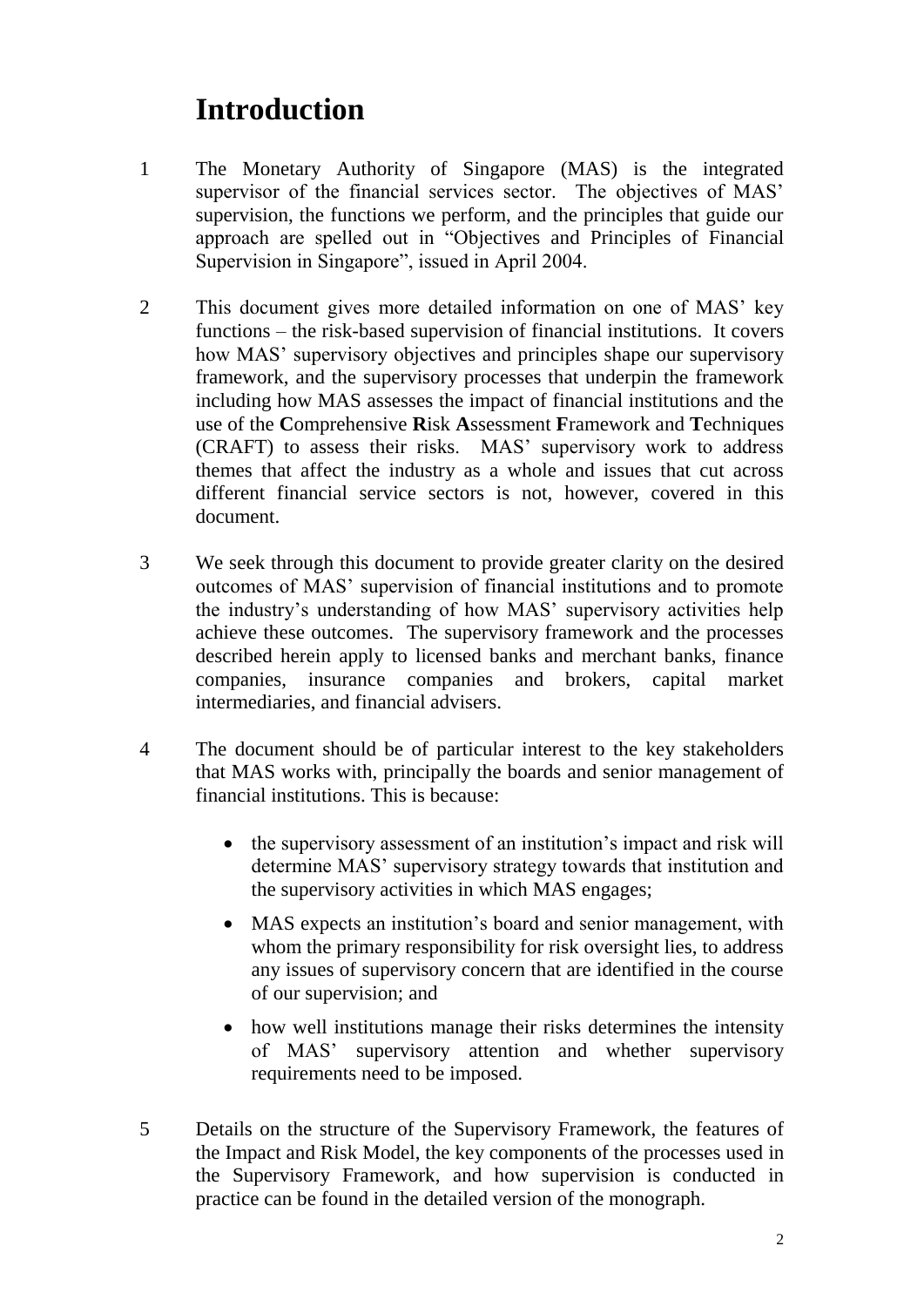#### **The framework**

6 The aim of MAS' risk-based supervision is to foster the safety and soundness of financial institutions and to promote transparency and fairdealing by financial institutions in relation to their customers and counterparties. These two supervisory objectives contribute towards MAS' overarching objective of a stable financial system. We are concerned about any risks that prejudice the achievement of these objectives.



7 The ongoing supervision of a financial institution seeks, therefore, to identify and address potential risks that may affect the safety and soundness of the institution, or the transparency and fair-dealing of its market conduct practices. This means that MAS is concerned with institution behaviour that affects both its overall financial condition and its interaction with individual customers and counterparties.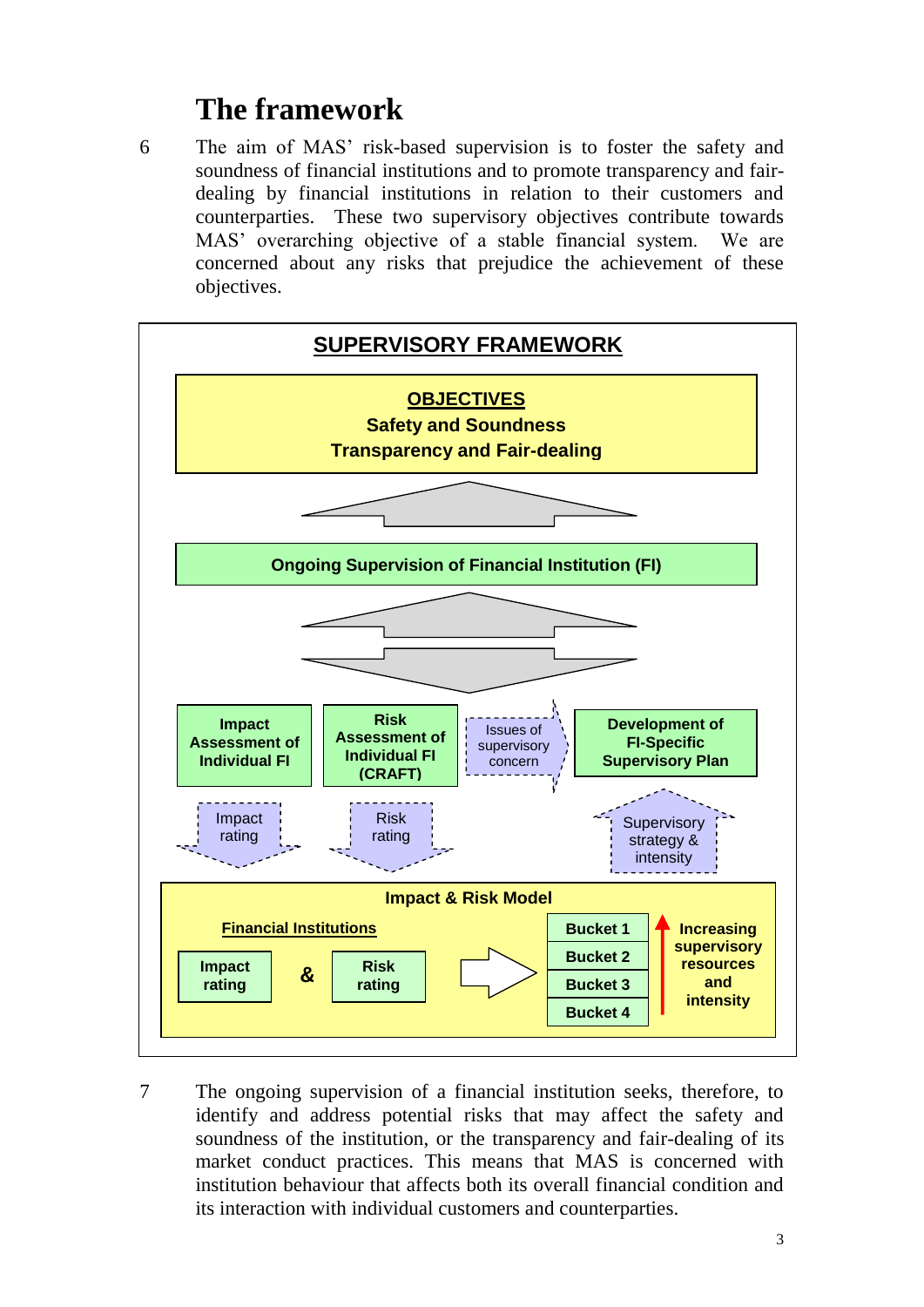- 8 In seeking to meet the two broad supervisory objectives mentioned in paragraph 6 above, MAS does not aim to prevent all failures. A 'zero failure' regime would place an excessive regulatory burden on financial institutions and could impair the efficiency of the financial system. Instead, we aim to reduce the risk and impact of failure of institutions or of inappropriate behaviour through increased supervision where it is both appropriate and likely to be effective.
- 9 This approach is articulated through the impact and risk model, which is at the heart of the framework. Within each financial services sector, we first evaluate and rate the impact of an institution relative to other institutions. We use a risk assessment system, CRAFT, to evaluate the risk of an institution. We then combine the assessments of both impact and risk ratings and distinguish those institutions that may pose a higher threat to the achievement of our supervisory objectives. Finally, we determine the appropriate supervisory strategies and, in turn, the level of supervisory intensity required.
- 10 Using the model, the impact rating within the relevant financial services sector and the risk rating of each institution are combined to assign the institution to one of four categories of supervisory significance. For institutions of the same risk, those having higher impact would generally be in a higher bucket. Similarly, where institutions have the same impact, those of a higher risk would generally be in a higher bucket. We call these separate categories "supervisory buckets" numbered 1 to 4, where bucket 1 contains institutions that have the greatest potential to affect the achievement of MAS' supervisory objectives.
- 11 In assigning the supervisory buckets, the impact rating is accorded more importance relative to the risk rating. So, between a high-impact, lowrisk institution and low-impact, high-risk institution, the model generally assigns the former to a higher supervisory bucket, given the likely greater overall consequences should things go wrong at the high-impact institution.
- 12 High-level supervisory strategies that influence the ongoing supervision of institutions have been developed for each supervisory bucket. These strategies consider the intensity of supervision and the share of MAS' supervisory resources that are to be allocated to each bucket, given the impact and risk of the institutions therein, and provide guidance on how these limited resources could be used most effectively. The intensity of supervision varies for different buckets of institutions. The variation is mainly in terms of the frequency of on-site inspections and the nature of the supervisory oversight of each financial institution.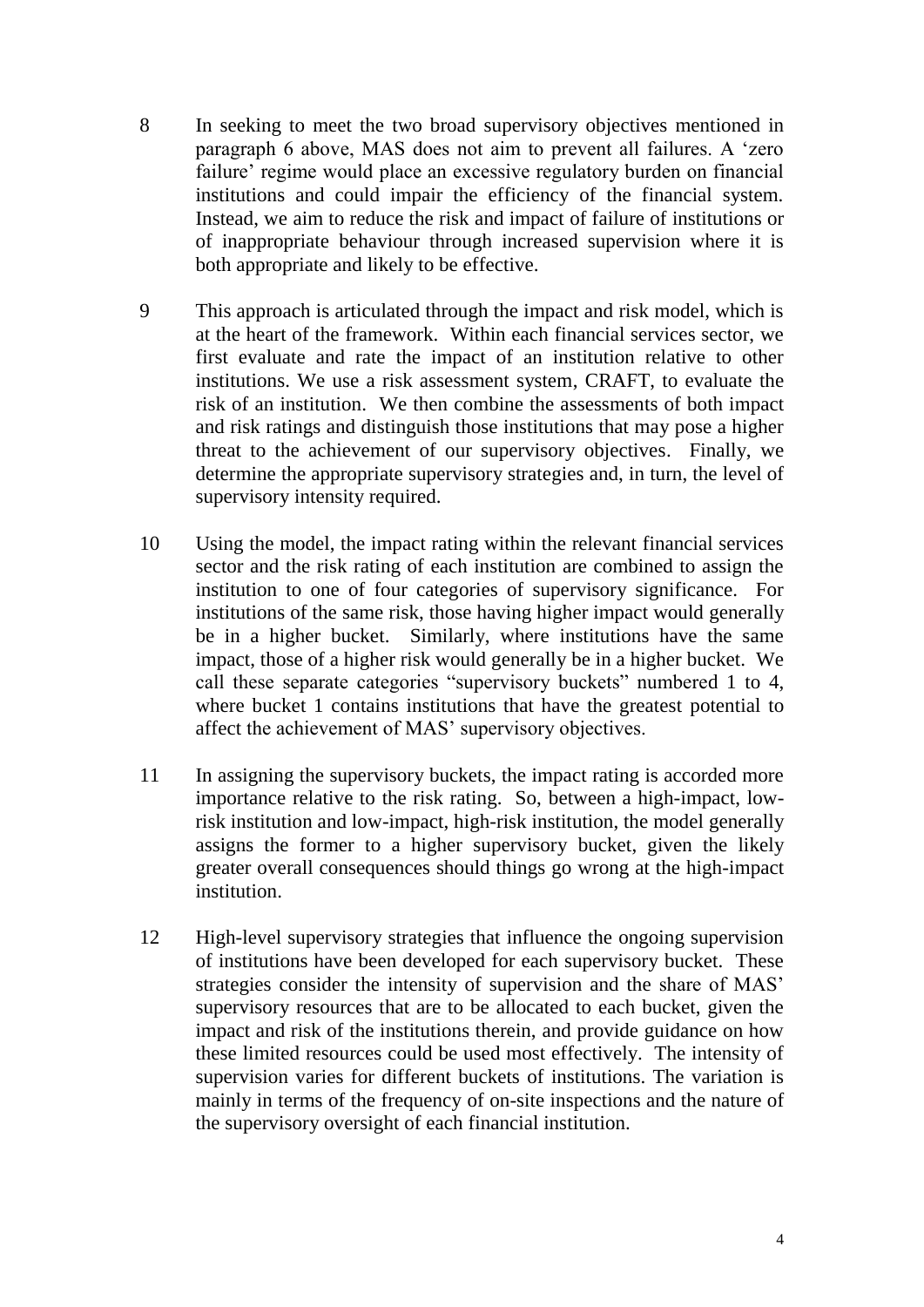- 13 A supervisory plan designed to address issues of supervisory concern identified through the risk assessment of the institution is then prepared. The plan guides the supervisory activities undertaken during the ongoing supervision of the institution and takes into account the given level of supervisory intensity. It is updated at regular intervals with new information obtained from on-going supervisory activities.
- 14 The different components of the risk-based supervisory framework are not in practice discrete or rigid sequential steps, but operate in a dynamic and interrelated manner.

#### **Working with financial institutions**

- 15 As well as being risk-focused, MAS' approach to supervision also relies on the board and senior management of each institution. The board and senior management play the central role in maintaining adequate risk oversight of the institution's business activities. They are responsible for implementing processes and controls to measure and manage the institution's risks, for ensuring its compliance with regulatory requirements, and for its dealing with customers and counterparties in a transparent and fair manner.
- 16 Risk decisions need to be taken and overseen at appropriate levels by people with adequate and relevant expertise and incentives. An environment of sensitivity to risk and sound risk management is to be cultivated through the value system of the institution and in the way that people are recognised and remunerated. Of equal importance, an institution needs to embrace a culture of dealing fairly with customers and counterparties in the conduct of its business.
- 17 MAS' seeks to reinforce the responsibilities of the board and senior management for the oversight and governance of the institution's activities and to support the efforts of the institution to improve its risk management and internal processes in order to protect the interests of its customers and counterparties, as well as its shareholders. As long as risks are adequately managed, we seek to minimise the need to interfere with institutions' business operations.
- 18 MAS performs its supervisory responsibilities by checking on the quality of corporate governance, internal controls and risk management of the institution and the institution's dealings with its customers and counterparties, with the aim of encouraging a system of sound management practices commensurate with the institution's type, scale and complexity of business activities, and their related risks.